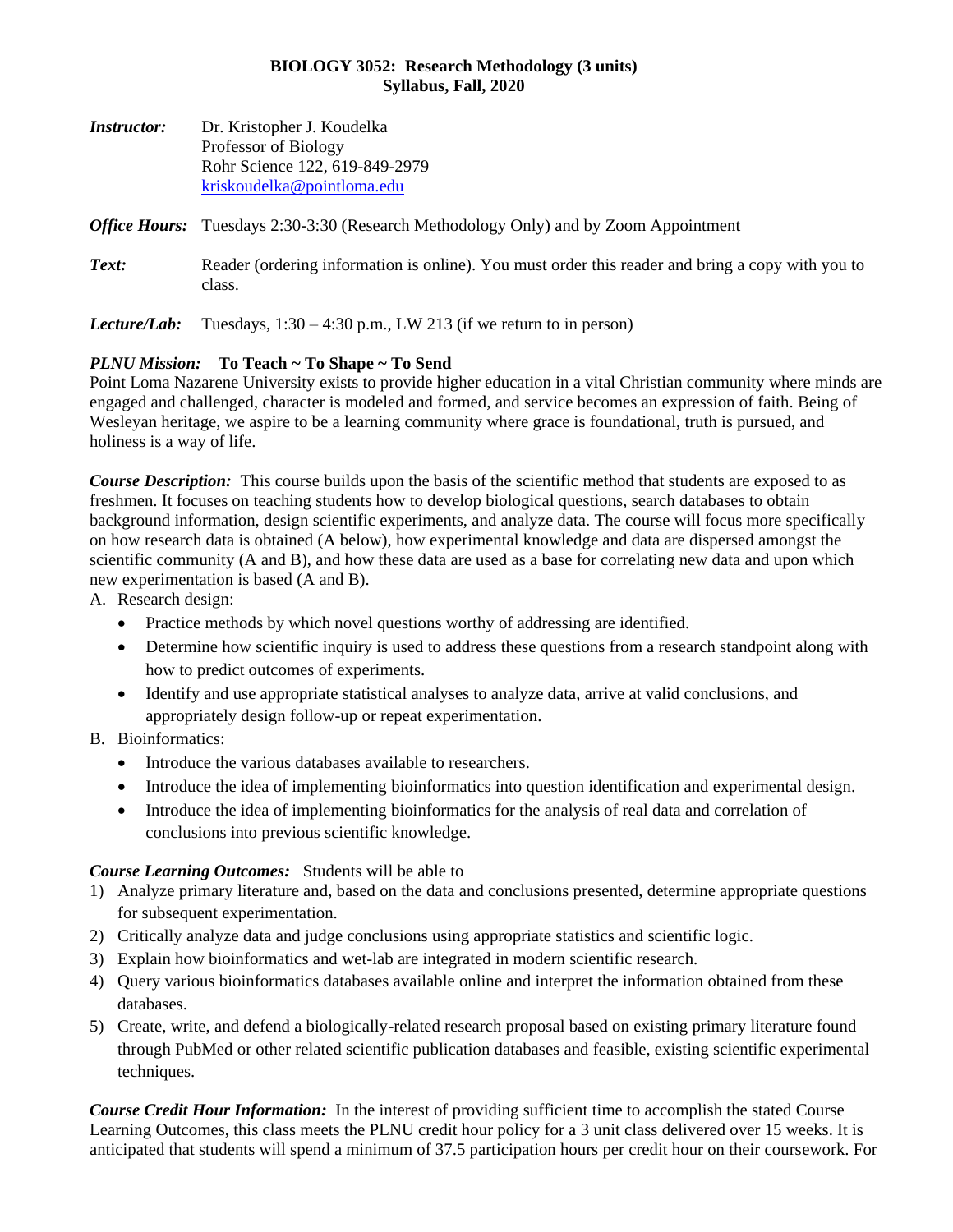this course, students will spend an estimated 7.5 total hours meeting the course learning outcomes. The time estimations are provided in the Canvas modules.

*State Authorization***:** State authorization is a formal determination by a state that Point Loma Nazarene University is approved to conduct activities regulated by that state. In certain states outside California, Point Loma Nazarene University is not authorized to enroll online (distance education) students. If a student moves to another state after admission to the program and/or enrollment in an online course, continuation within the program and/or course will depend on whether Point Loma Nazarene University is authorized to offer distance education courses in that state. It is the student's responsibility to notify the institution of any change in his or her physical location. Refer to the map on [State Authorization](https://www.pointloma.edu/offices/office-institutional-effectiveness-research/disclosures) to view which states allow online (distance education) outside of California.

*Attendance and Participation Policy:* Regular and punctual attendance at all **synchronous** class sessions is considered essential to optimum academic achievement. If the student is absent for more than 10 percent of class sessions (virtual or face-to-face), the faculty member will issue a written warning of de-enrollment. If the absences exceed 20 percent, the student may be de-enrolled without notice until the university drop date or, after that date, receive the appropriate grade for their work and participation. In some courses, a portion of the credit hour content will be delivered **asynchronously** and attendance will be determined by submitting the assignments by the posted due dates. See [Academic Policies](https://catalog.pointloma.edu/content.php?catoid=46&navoid=2650#Class_Attendance) in the Undergraduate Academic Catalog. If absences exceed these limits but are due to university excused health issues, an exception will be granted.

#### *Asynchronous Attendance/Participation Definition*

A day of attendance in asynchronous content is determined as contributing a substantive note, assignment, discussion, or submission by the posted due date. Failure to meet these standards will result in an absence for that day. Instructors will determine how many asynchronous attendance days are required each week. Regular and punctual attendance at all classes is considered essential to optimum academic achievement. If the student is absent from more than 10 percent of class meetings, the faculty member has the option of filing a written report which may result in de-enrollment. If the absences exceed 20 percent, the student may be de-enrolled without notice until the university drop date or, after that date, receive the appropriate grade for their work and participation. See [Academic Policies](http://catalog.pointloma.edu/content.php?catoid=18&navoid=1278) in the Undergraduate Academic Catalog. *Attendance at all exams is required, unless you have a doctor's note excusing you.*

*Participation and Cooperation:* Class participation counts for 5% of your grade. Much of this course will be interactive. You will be expected to work with online databases on the library computers as we go. In addition, you are expected to actively participate in class discussions. We will be using a semi-discussion style format, and we expect you to volunteer to answer questions and also to ask questions whenever you are confused. You should read ahead so that you can participate effectively and for your own learning benefit**.**

*Use of Technology:* In order to be successful in the online environment, you'll need to meet the minimum technology and system requirements; please refer to the *[Technology and System Requirements](https://help.pointloma.edu/TDClient/1808/Portal/KB/ArticleDet?ID=108349)* information. Additionally, students are required to have headphone speakers compatible with their computer available to use. If a student is in need of technological resources please contact [student-tech-request@pointloma.edu.](mailto:student-tech-request@pointloma.edu)

Problems with technology do not relieve you of the responsibility of participating, turning in your assignments, or completing your class work.

*Academic Accommodations:* While all students are expected to meet the minimum standards for completion of this course as established by the instructor, students with disabilities may require academic accommodations. At Point Loma Nazarene University, these students are requested to file documentation during the first two weeks of the semester with the Academic Support Center (ASC), located in the Bond Academic Center. This policy assists the University in its commitment to full compliance with Section 504 of the Rehabilitation Act and the Americans with Disabilities Act. Section 504 (a) prohibits discrimination against students with special needs and guarantees all qualified students equal access to and benefits of PLNU programs and activities. Once the student files documentation, the ASC will contact the student's instructors and provide written recommendations for reasonable and appropriate accommodations to meet the individual learning needs of the student.

The PLNU Disability Resource Center (DRC) can be reached by phone at 619-849-2486 or by e-mail at [DRC@pointloma.edu.](mailto:DRC@pointloma.edu) See [Disability Resource Center](https://www.pointloma.edu/offices/disability-resource-center) for additional information. For more details see the PLNU catalog [Accommodations.](https://catalog.pointloma.edu/content.php?catoid=35&navoid=2136#Academic_Accommodations)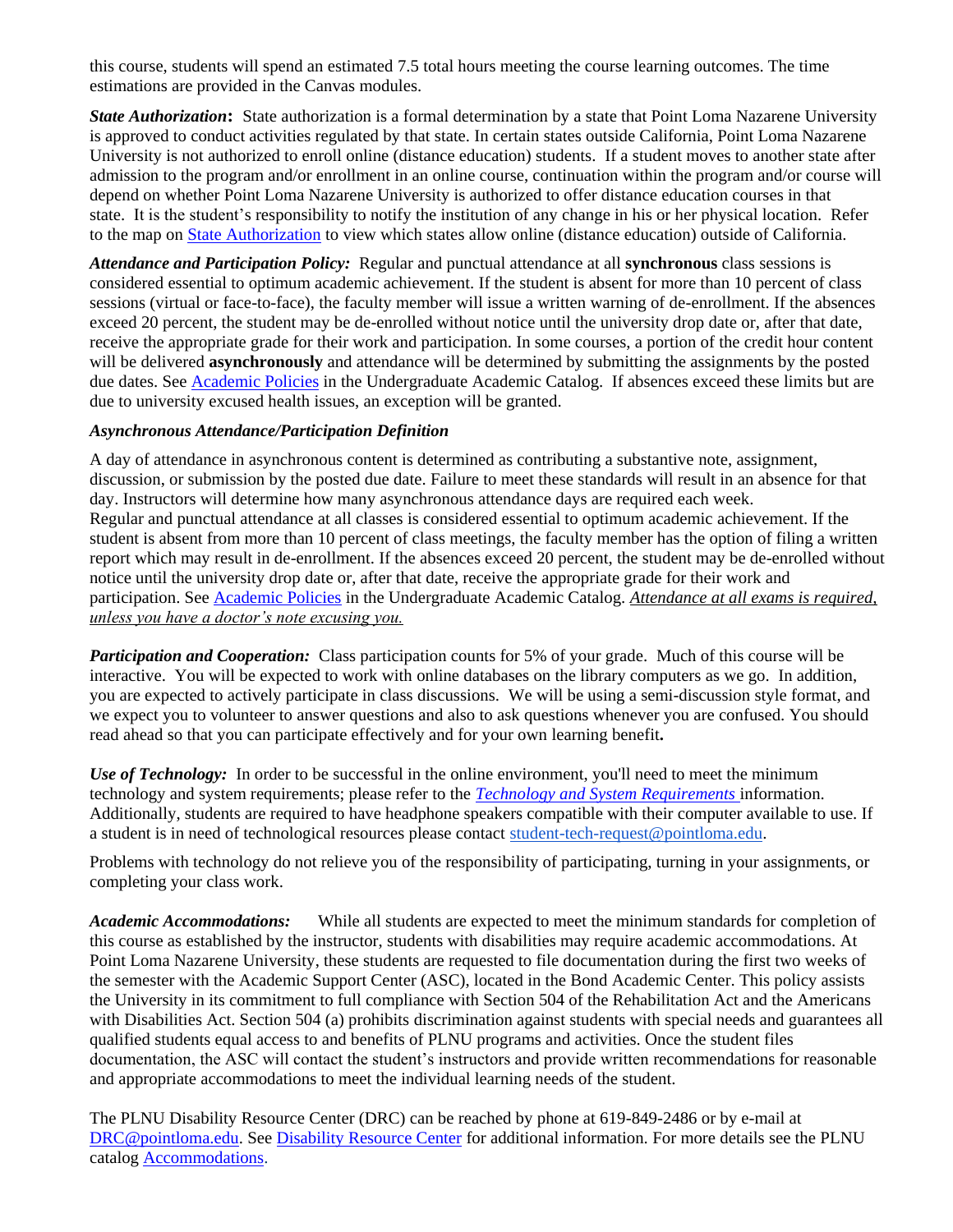Students with learning disabilities who may need accommodations should also discuss their needs with the instructor during the **first two weeks** of class.

*Academic Honesty:* Students should demonstrate academic honesty by doing original work and by giving appropriate credit to the ideas of others. Academic dishonesty is the act of presenting information, ideas, and/or concepts as one's own when in reality they are the results of another person's creativity and effort. A faculty member who believes a situation involving academic dishonesty has been detected may assign a failing grade for that assignment or examination, or, depending on the seriousness of the offense, for the course. Faculty should follow and students may appeal using the procedure in the university Catalog. See [Academic Policies](http://catalog.pointloma.edu/content.php?catoid=18&navoid=1278) for definitions of kinds of academic dishonesty and for further policy information.

*PLNU Copyright Policy:* Point Loma Nazarene University, as a non-profit educational institution, is entitled by law to use materials protected by the US Copyright Act for classroom education. Any use of those materials outside the class may violate the law.In particular, all homeworks, assignments, and laboratories are owned by Drs. Dorrell, Koudelka, and Page, and may not be shared with other individuals or groups outside of the students registered for the BIO3052, Fall, 2020 section. It is a violation of copyright law to otherwise distribute these materials in any form.

|  | Grading: (approximate; I reserve the right to adjust percentages as appropriate for how the course proceeds) |  |  |
|--|--------------------------------------------------------------------------------------------------------------|--|--|
|  |                                                                                                              |  |  |
|  |                                                                                                              |  |  |
|  |                                                                                                              |  |  |

| <b>Total</b>                     | <b>100%</b> |                              |
|----------------------------------|-------------|------------------------------|
| Tests (1 midterm and final exam) | 40%         | (200 points total)           |
| Class participation and attitude | 5%          | (25 points total)            |
| Grant review and study section   | 8%          | (40 points total)            |
| Research grant proposal (final)  | 30%         | $(150 \text{ points total})$ |
| In-class assignments             | 17%         | (85 points total)            |
|                                  |             |                              |

| Exams: |                               | $10/6$ , 1:30 pm - Mid-term exam |
|--------|-------------------------------|----------------------------------|
|        | $12/3$ , 1:30 pm - Final exam |                                  |

*Final examination policy:* Successful completion of this class requires taking the final examination on its scheduled day. The final examination schedule is posted on the Class Schedules site. NO requests for early examinations or alternative days will be approved.

*Research Grant Proposal:* For this project, you will be working in pairs. The main assignment will be for you to write a relatively short (6-8 page), basic grant proposal. This can be on any biologically relevant topic that you are interested in. We do not expect this to be at the level of submission and funding, but this is a substantial portion of your grade and should be treated as such. Your proposal should demonstrate the ability to 1) research a topic, 2) integrate, analyze, and understand several recent primary literature articles on the topic, 3) generate a reasonable research for your focus, and 4) design a few experimental suggestions to address the research focus. This will be a difficult assignment, but it is a very important exercise. All of science rests on one's ability to integrate previous knowledge and expand on that knowledge in order to continue to propagate our scientific understanding. Beyond that, the ability to adequately describe your ideas for funding is key to any job, particularly in the sciences, whether you are interested in pursuing a career in research, medicine, teaching, or any other science-related field. The best ideas in the world will never come to fruition if they aren't funded. The hardest part of the assignment will be to assemble the information and get your ideas together, so we strongly suggest once again that you don't procrastinate on this assignment. To help make sure you don't procrastinate, you will notice a few interim deadlines throughout the schedule.

This project will thus incorporate most of the principles taught in this course while allowing everyone to practice these principles on a topic of your choice / interest. We will work on the main principles of this extensively together throughout the semester, but you are expected to do most of your work on this project outside of class. I STRONGLY suggest not waiting until the end to do this. You will not be happy with yourself or your grade if you procrastinate. If you work reasonably, but diligently throughout, my hope is that you will find this to be an interesting and rewarding. Please see us, or any of your other professors, for help throughout. We plan to help you get started (if needed) and then hope that you will work on your own and come to us often with specific questions for direction. **USE US OFTEN FOR HELP, BUT DON'T EXPECT US TO DO IT FOR YOU.** Further details and expectations will be given separately.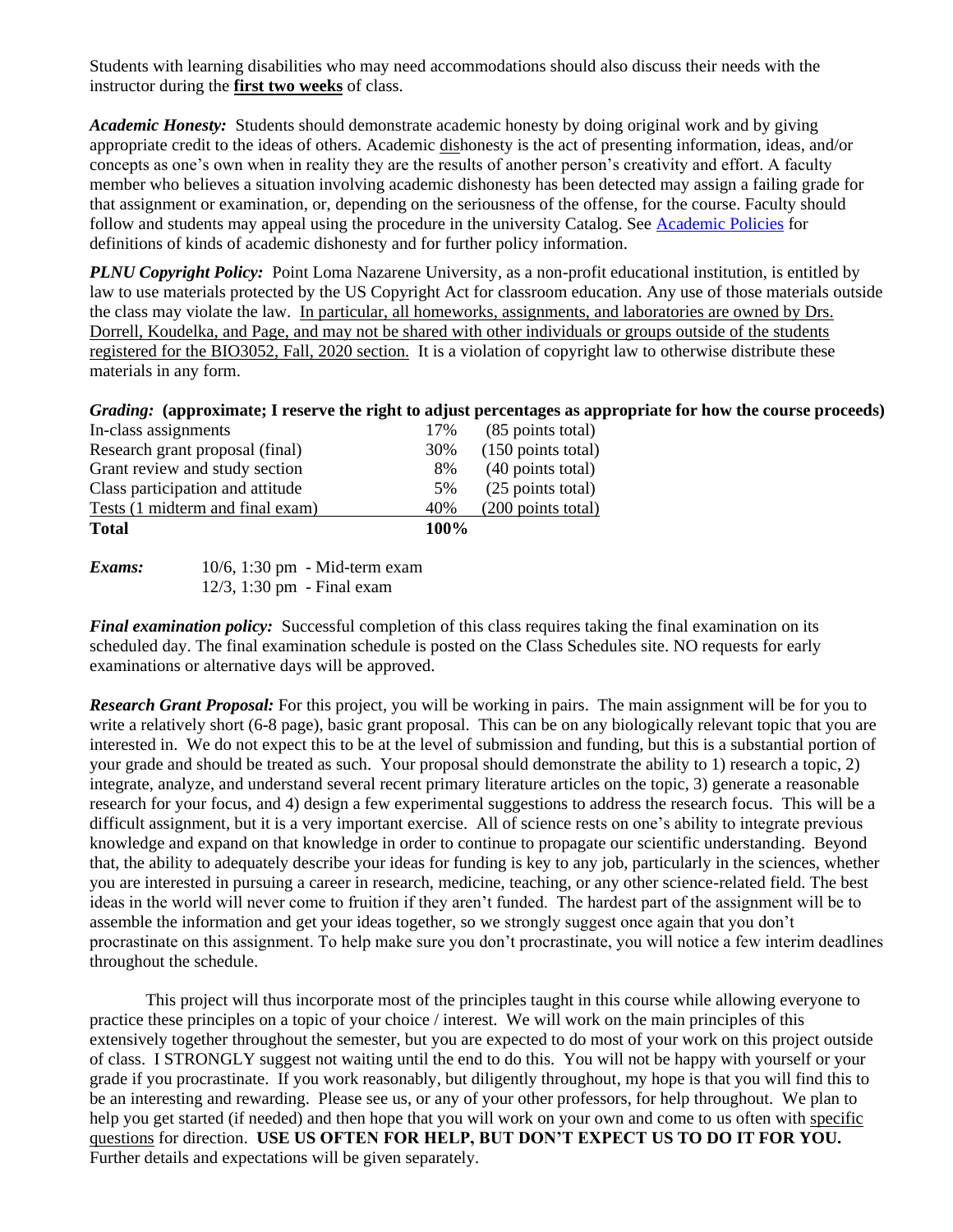## **Tentative Schedule:**

| Week           | Week of | Topic                                                                                                                                             | <b>Textbook Reference</b>                               |
|----------------|---------|---------------------------------------------------------------------------------------------------------------------------------------------------|---------------------------------------------------------|
| $\mathbf{1}$   | 8/17    | 1. Introduction; grant proposal assignment<br>2. Biology literature searches<br>3. Expectation setting                                            | Grant proposal information<br>(Canvas), Reader p. 1-14. |
| $\overline{2}$ | 8/24    | 1. Reading articles<br>2. Scientific methods and research methods<br>overview<br>3. General research proposal idea due by<br>9AM on 8/31 (Canvas) | Reader p. 1-14.                                         |
| 3              | 8/31    | 1. Intro to bioinformatics<br>2. What's wrong with my child                                                                                       | Reader p. 15-31.                                        |
| $\overline{4}$ | 9/7     | 1. What's wrong with my child                                                                                                                     | Reader p. 15-31.                                        |
| 5              | 9/14    | 1. Blast and sequence alignment<br>2. Genome sequencing/annotation                                                                                | Reader p. 32-54.<br>Reader p. 55-72.                    |
| 6              | 9/21    | 1. Proposal work day (No Class)<br>2. Draft of research proposal due by<br>9AM on 9/28: Summary, intro,<br>specific aims (Canvas)                 |                                                         |
| $\overline{7}$ | 9/28    | 1. Analyzing data from figures of published<br>articles<br>2. Major biological techniques                                                         | Lecture slides                                          |